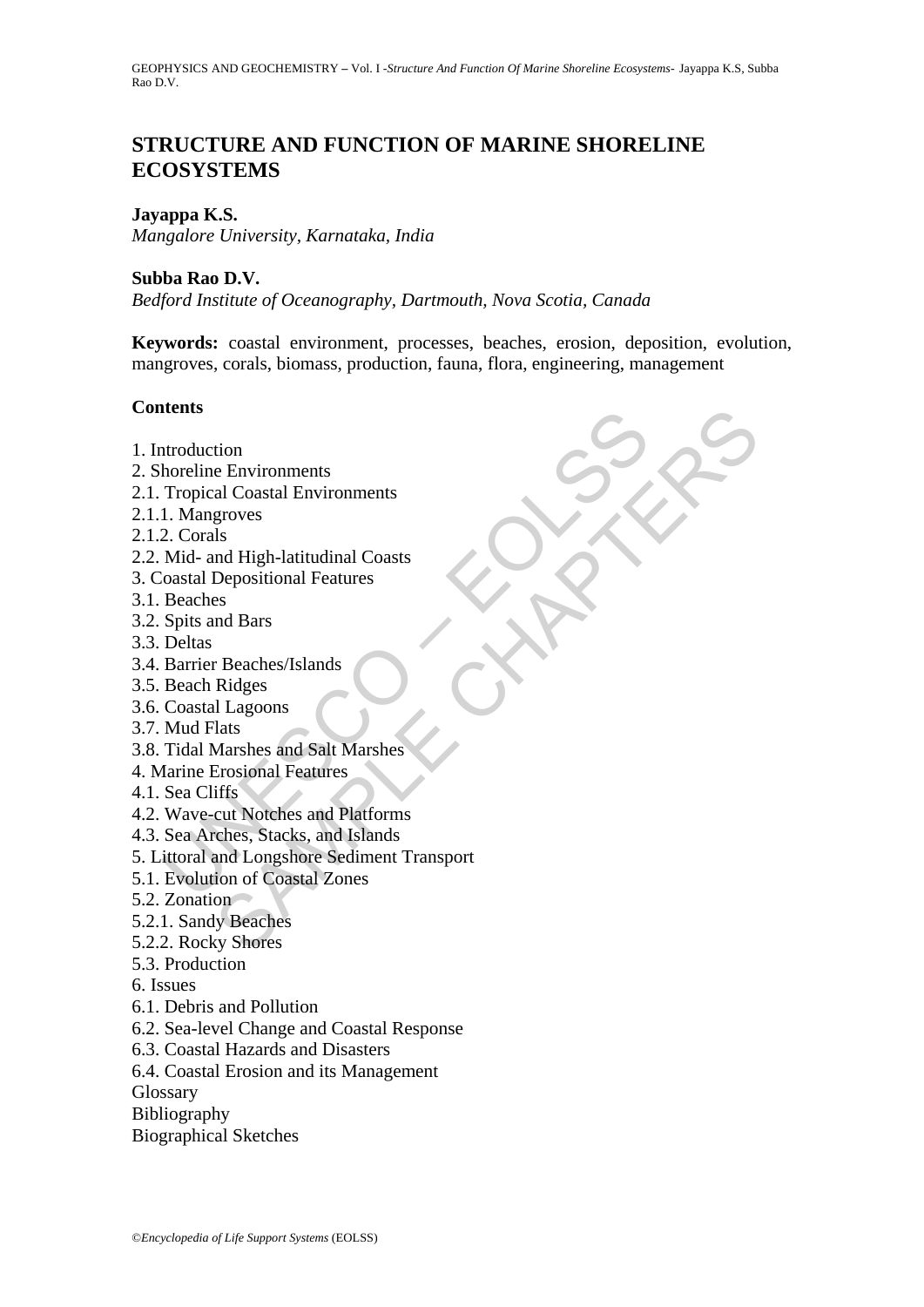## **Summary**

As the economic importance of coastal zones has been growing substantially, it is essential to understand the problems and processes operating in these zones. Coastal change along the mainland and island states is a common phenomenon due to erosion, accretion, sea level changes, hazards, and disasters. Anthropogenic activities like construction of ports/harbors, coastal engineering structures, sand mining, and reclamation adds to the complexity of coastal evolution. Retreat of the coastline causes many problems including displacement of settlements, destruction of agricultural and recreational lands, and damage to harbors, navigational structures, roads, and other infrastructures.

Management of vital/critical coastal habitats like corals and mangroves is an important need as they are productive ecosystems and nursery grounds for various biota. In addition, mangroves act as buffer zones between the land and the sea and offer protection to the coast from storms. Correlation of depositional features with erosional ones, reveal whether a particular coast is getting eroded or accreted. Knowledge of the sediment transport rate and direction is useful for selecting sites suitable for harbors/ports and coastal engineering projects.

The state of art of research on coastal aspects and new techniques is mentioned briefly. A broad perspective of shoreline ecosystems, their contribution to primary production, environmental stresses and strains, and the need to have a long-range coastal zone management are discussed. A few examples pertaining to impact of coastal engineering structures on shoreline changes are included.

## **1. Introduction**

I as they are productive ecosystems and nursery grounds for<br>tion, mangroves act as buffer zones between the land and<br>ection to the coast from storms. Correlation of depositional feat<br>ment transport rate and direction is us rey are productive ecosystems and nursery grounds for various biotanagroves act as buffer zones between the land and the sea and to the coast from storm of corelation of depositional features with roosing different and ul The coastlines of the world's oceans are the most dynamic environments and encompass a wide variety of geomorphic features. They include a gradient of highly variable habitats between the transient land–sea environment and the wave-dominated surf-zone. Coastal regions occupy 18% of the global surface, inhabited by 60% of human population. Two thirds of the world's largest cities are located on the coasts and the same proportion of population of developing nations were living along the coasts by the end of twentieth century. Coastal waters supply about 90% of the world's fish catch. Associated with this region several processes of interest take place: (a) 25% of global primary production, (b) 80% of global organic matter burial, (c) mineralization of 90% of 2 x  $10^{11}$  ton y<sup>-1</sup> global sediment load, (d) deposition of 75–90% of global river load and pollutants, and (e) deposition of 50% of global carbonate.

The shoreline combines the interests of the physicist because of the wave energy propagation, the geologist for the morphodynamics of the coastline, and the ecologist for the habitats and their fauna and flora. Because coastlines sustain a wide diversity of fauna and flora, including several commercially important species, humans are drawn to the shoreline for settlement and food and a symbiotic relationship existed until 1850. Coastal waters support ~90% of the world's biomass of fish and shellfish and 60% of the developing countries obtain their protein from fish. Most shoreline habitats serve as nursery grounds for a variety of biota. However, with modern industrialization,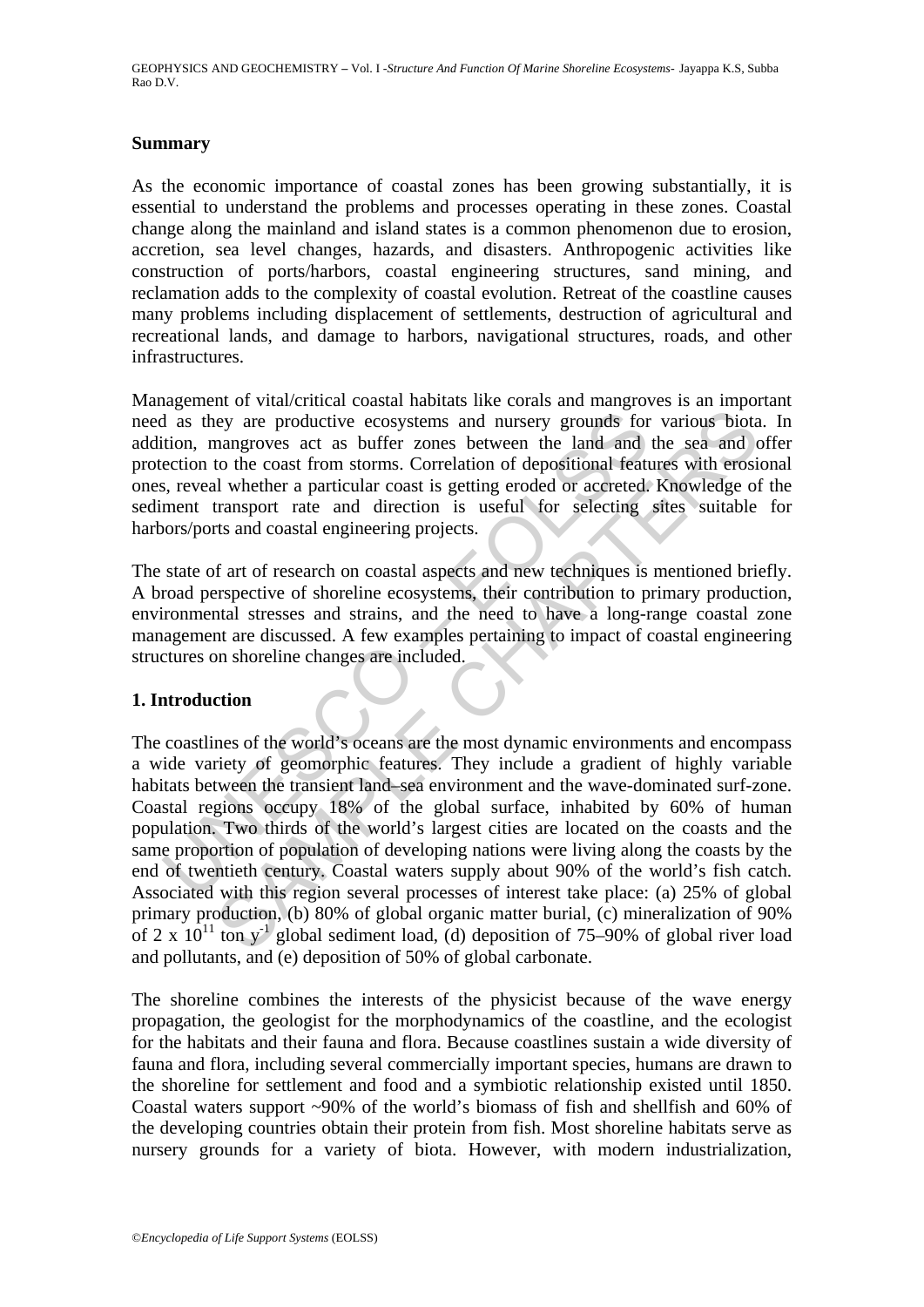urbanization, recreation, mariculture, strategic defense, and several other anthropocentric activities, ruination of the coastal environment ensued. US coastal areas are about 10% of the country but generate >33% of the gross national product and the international commerce moving through coastal waters were about US\$5671 billion in 1994. Although it has been predicted that the human population will increase enormously in the coastal zone, it remains the least studied. The economic importance of the coastal zone is expected to grow in the years to come, leading to an increase in pressure for urbanization and development. The alarming decline in the habitat quality in the USA resulted in greater awareness and necessitated legislation known as Coastal Zone Management Act (CZMA) in 1972. Several developed and developing nations today have in place similar coastal zone management programs such as the United Nations Environmental Program (UNEP), Coastal Marine Project of UNESCO (COMAR), Coast and Beach Stability in the Eastern Caribbean Islands (COSALC), and Caribbean Coastal Marine Productivity (CARICOMP).

ibbean Coastal Marine Productivity (CARICOMP).<br>
interaction of antecedent geology, physical dynamic processes<br>
revention shapes the geomorphic forms and ecosystems. An universition shapes the geomorphic forms and coasystem The interaction of antecedent geology, physical dynamic processes, and man-made intervention shapes the geomorphic forms and ecosystems. An understanding of the processes that shape the shore is crucial to the design of coastal structures and for prudent management of coastal resources and habitats. In this article we present information on coastal processes in tropical, sub-tropical, and temperate regions; engineered coastlines; Quaternary Sea level and shoreline changes; as well as coastal remote sensing. A broad perspective of the shoreline ecosystems, their contribution to production, environmental stresses and strains, and the need to have long-range coastal zone management in the new millennium before reaching a point of no return is also included.

Coastal Marine Productivity (CARICOMP).<br>Coastal Marine Productivity (CARICOMP).<br>ction of antecedent geology, physical dynamic processes, and man-<br>n shapes the geomorphic forms and ecosystems. An understanding of<br>that shape For thousands of years, the continental shelf has been used mainly for landing various valuable sea products, including fish. The concept of plate tectonics provided an opportunity of exploration for oil from the continental shelf and hence, at the end of the twentieth century, it became a place for oil and gas production. Promising oil and gas bearing areas are found on about 90% of Russian shelves covering 5.2 to 6.2 million km<sup>2</sup> with an estimated recoverable hydrocarbon resources of 90 to 100 billion tons. The affinity between the offshore petroleum-bearing provinces and corresponding geological structures of the adjoining inland areas is found practically everywhere on the Russian shelf. Global experience indicates that in such cases, the oil and gas potential of the shelf fields is higher than that of the onshore accumulations. The recoverable hydrocarbon resources of the shallow shelf of the Caspian Sea are estimated to reach up to 2–3 billion tons. The exploration and drilling activities here are complicated due to the very deep location of petroleum deposits (over 4 km), high reservoir drive, and large amounts of aggressive sulfurous gases. Two giant oil and gas bearing basins found in the west Arctic cover a total area of 2 million km<sup>2</sup>. They contain potential resources of at least 50–60 billion tons of conventional fuel. The shelves of the Far East and eastern Siberia have especially good prospects for large-scale and long-term development of the offshore oil and gas fields. The promising regions are principally the Sea of Okhotsk and the Bering, Chukchi, and east Siberian seas covering an area of about 1.5 million km<sup>2</sup>. Here, more than 20 oil and gas bearing basins of different geotectonic nature have been discovered. The discovery of hydrocarbons in the offshore waters surrounding the world's largest island continent (Australia) came relatively late in the mid 1960s when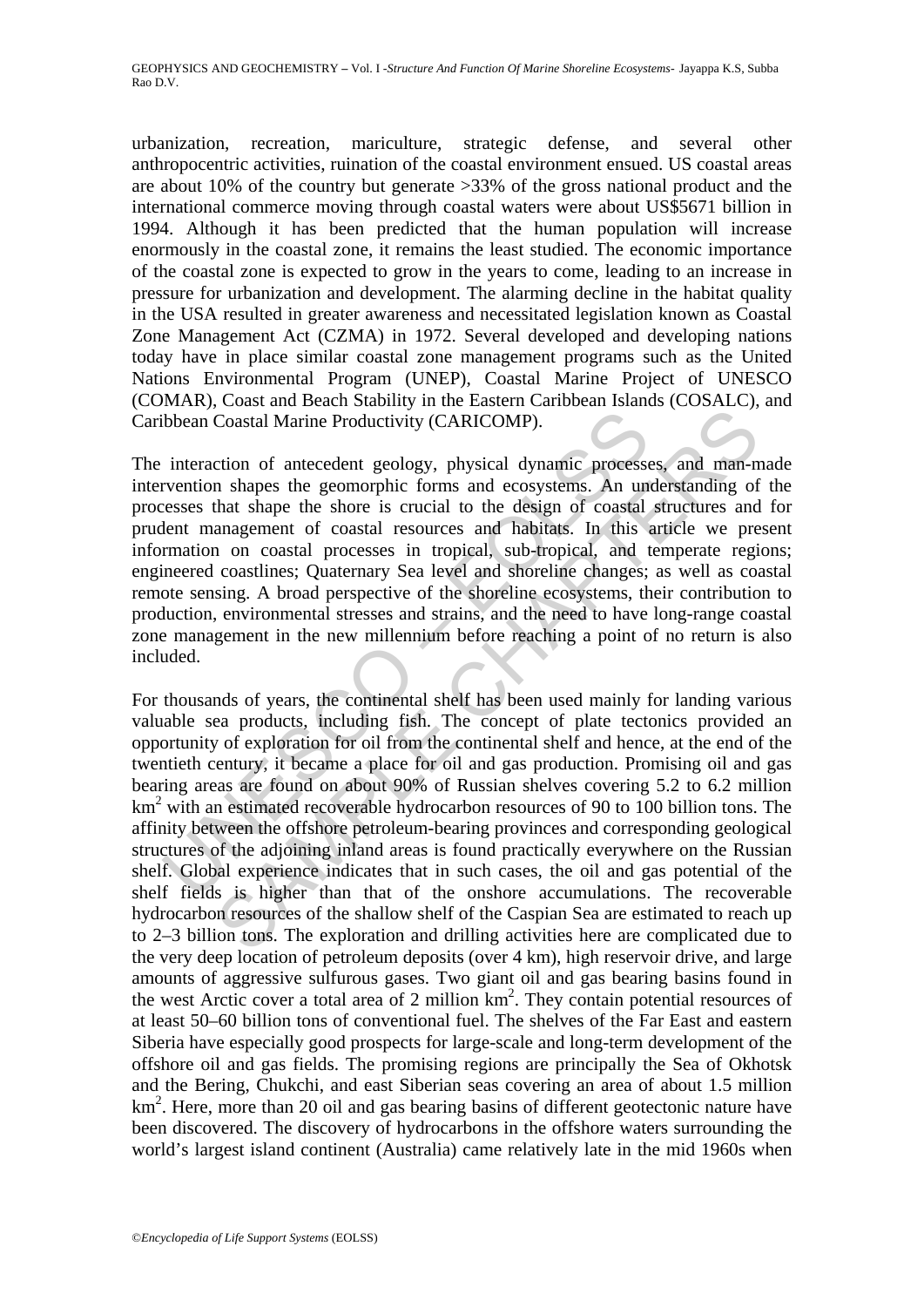Esso and BHP struck oil in the Gippsland Basin in the Bass Strait, off the coast of Victoria. Over the next 20 years the Bass Strait area proved highly prospective, with many major oil strikes recorded, putting Australia on the map as an oil producer.

India's offshore exploration started with seismic surveys in the western shelf in 1964. Within a decade, the giant oil field, Bombay High, was discovered and put into production. The western continental margin is typically a passive margin and like other divergent margins has a favorable habitat for hydrocarbon generation and accumulation. Of the 1.78 million  $km^2$  of sedimentary basins of India, 0.38 million  $km^2$  are in the continental shelf region (within 200 meter isobath). Some indications of hydrocarbon (mainly gas) were obtained in the wells drilled in the offshore of the Andaman and Nicobar and Bengal basins in the Bay of Bengal. A well on the Porto Novo structure off Pondicherry coast produced gas from fractured basement and Eocene limestone in 1980. Later in 1981, oil was struck in a well drilled in North Palk Bay. In the offshore, three prospects have produced hydrocarbons so far and have added considerably to the production potential and reserves of the Cauvery basin.

The most important exploration tool for oil and gas is common depth point (CDP) seismic profiling. In recent years satellite altimetry has emerged as an efficient alternative much too expensive and hazardous ship borne gravity surveys. It is found to be quite useful as a quick and inexpensive reconnaissance tool for mapping the megastructures in the poorly explored offshore regions.

## **2. Shoreline Environments**

For in 1981, oil was struck in a well drilled in North Palk Bay. In<br>pects have produced hydrocarbons so far and have added coluction potential and reserves of the Cauvery basin.<br>most important exploration tool for oil and 81, oil was struck in a well drilled in North Palk Bay. In the offshore, thave produced hydrocarbons so far and have added considerably to potential and reserves of the Cauvery basin.<br>
important exploration tool for oil a The width of the coastal zone varies in different regions. Compared to countries with continental shelves, island countries such as the Maldives and Kiribati have a larger coastal area than the dry land. Coastal zones with a broad shelf usually retain a larger sediment load than those with no shelf zone. Unique to the shoreline environment is the constant interaction between the atmosphere, hydrosphere, and biosphere where the scale of spatio–temporal events range between  $< 1$  second to  $10^{10}$ s, and from 1cm to  $>10^6$  m. Time scales of events which vary widely are as follows:

- Waves few seconds
- Tides daily
- El-Nino Southern Oscillation (ENSO) events interannual
- Sea level changes, global climate long term

Common to all shoreline habitats are extremes of climatic conditions, wave action, exposure, desiccation, littoral and longshore currents, and impacts due to shipping activities, eutrophication, pollution, and urbanization. In 1988, Carter discussed at length various classifications of the coastal environment and, based on a first order scale, recognized six categories (Table 1).

| $\sim$<br>-onr<br>the contract of the contract of | atures<br>¬ е. | UIES * |
|---------------------------------------------------|----------------|--------|
|---------------------------------------------------|----------------|--------|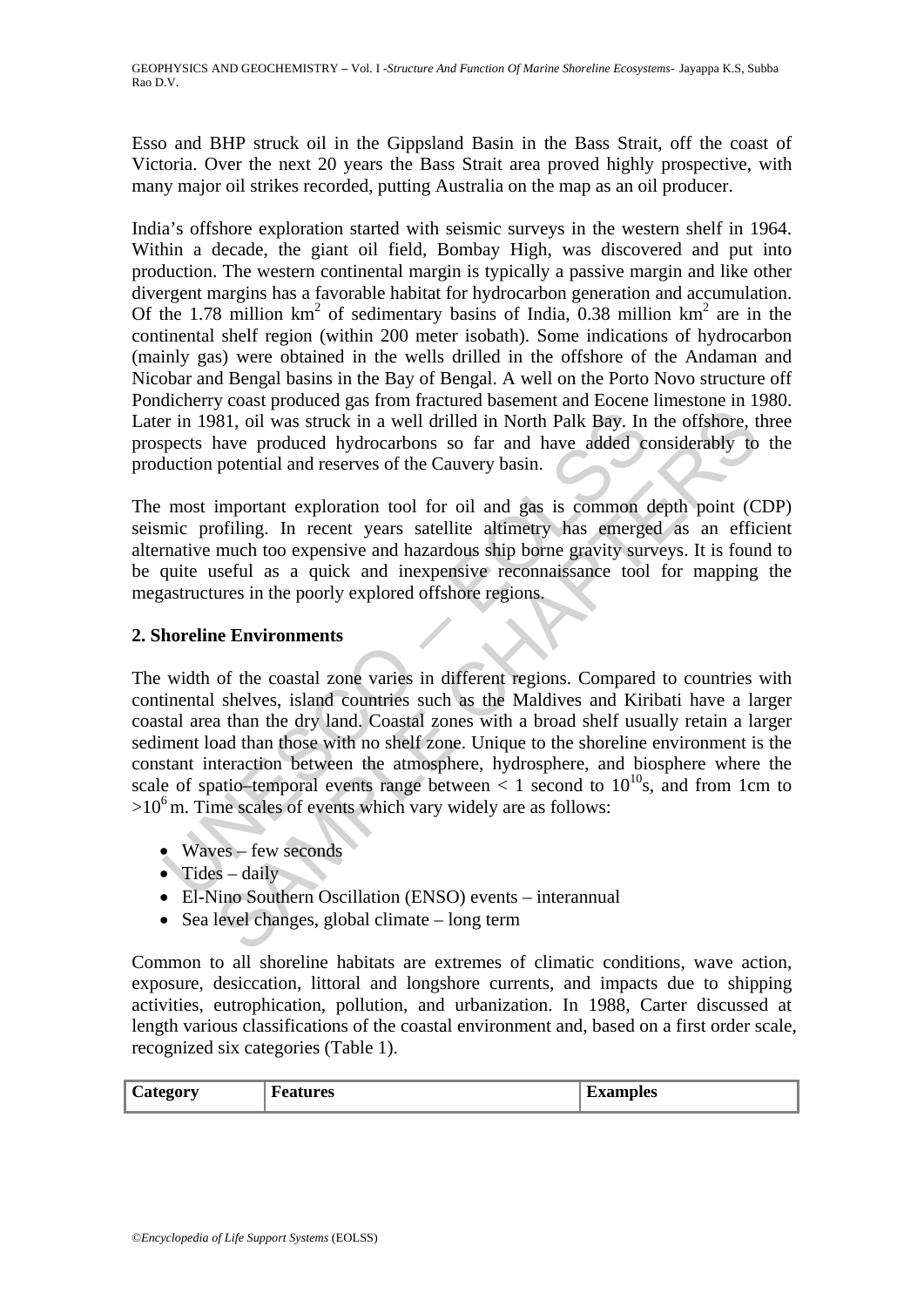| 1. Mountain coast                                                                                                                                                                                                                                                                                                                                                                                                                                                                                                                                                                                                     | Rocky shores, pebbly shores in high California, Peru, Chile<br>latitudes, shingle cobble shores. Algal mats,<br>extremes of climatic conditions, wave<br>impact, exposure, sea cliffs, wave cut<br>platforms, rock pools |                                    |  |  |  |  |
|-----------------------------------------------------------------------------------------------------------------------------------------------------------------------------------------------------------------------------------------------------------------------------------------------------------------------------------------------------------------------------------------------------------------------------------------------------------------------------------------------------------------------------------------------------------------------------------------------------------------------|--------------------------------------------------------------------------------------------------------------------------------------------------------------------------------------------------------------------------|------------------------------------|--|--|--|--|
| 2. Narrow shelf                                                                                                                                                                                                                                                                                                                                                                                                                                                                                                                                                                                                       | Sandy shores most common in tropics,                                                                                                                                                                                     | S. Arabia and west coast of        |  |  |  |  |
| a) Headlands and<br>bays                                                                                                                                                                                                                                                                                                                                                                                                                                                                                                                                                                                              | shores/beaches,<br>anthropogenic<br>rocky<br>perturbations, seaweeds                                                                                                                                                     | Red Sea                            |  |  |  |  |
| b) Coastal plain                                                                                                                                                                                                                                                                                                                                                                                                                                                                                                                                                                                                      | Diversity of intertidal biota, seaweeds, tidal                                                                                                                                                                           | Western Bay of Bengal              |  |  |  |  |
|                                                                                                                                                                                                                                                                                                                                                                                                                                                                                                                                                                                                                       | flats, meiofauna, cyclicity of erosion and                                                                                                                                                                               |                                    |  |  |  |  |
|                                                                                                                                                                                                                                                                                                                                                                                                                                                                                                                                                                                                                       | deposition, tidal currents, ebb and flood                                                                                                                                                                                |                                    |  |  |  |  |
|                                                                                                                                                                                                                                                                                                                                                                                                                                                                                                                                                                                                                       | currents, transport of sediments                                                                                                                                                                                         |                                    |  |  |  |  |
| 3. Wide shelf                                                                                                                                                                                                                                                                                                                                                                                                                                                                                                                                                                                                         | Sandy and rocky beaches, mangroves,                                                                                                                                                                                      | West coast of India                |  |  |  |  |
| a) Headlands and                                                                                                                                                                                                                                                                                                                                                                                                                                                                                                                                                                                                      | anthropogenic perturbations,<br>seaweeds,                                                                                                                                                                                | South Africa                       |  |  |  |  |
| bays                                                                                                                                                                                                                                                                                                                                                                                                                                                                                                                                                                                                                  | diversity of intertidal biota and meiofauna                                                                                                                                                                              | US east coast, west coast of       |  |  |  |  |
| b) Coastal plain                                                                                                                                                                                                                                                                                                                                                                                                                                                                                                                                                                                                      |                                                                                                                                                                                                                          | Australia                          |  |  |  |  |
| 4. Deltaic coast                                                                                                                                                                                                                                                                                                                                                                                                                                                                                                                                                                                                      | Estuarine, heavy sediment load, lagoon                                                                                                                                                                                   | Most river<br>like<br>mouths       |  |  |  |  |
|                                                                                                                                                                                                                                                                                                                                                                                                                                                                                                                                                                                                                       | formation, mangroves, erosion, burrowing<br>benthic fauna, meiofana                                                                                                                                                      | Ganges, Godavari                   |  |  |  |  |
| 5. Reef coast                                                                                                                                                                                                                                                                                                                                                                                                                                                                                                                                                                                                         |                                                                                                                                                                                                                          |                                    |  |  |  |  |
|                                                                                                                                                                                                                                                                                                                                                                                                                                                                                                                                                                                                                       | Coral reefs, seagrasses                                                                                                                                                                                                  | Great Barrier Reef, West<br>Indies |  |  |  |  |
| 6. Glaciated coast                                                                                                                                                                                                                                                                                                                                                                                                                                                                                                                                                                                                    | Impacted by coastal sea ice, erosion                                                                                                                                                                                     | Hudson Bay, Greenland              |  |  |  |  |
| Table 1. Classification of shoreline environments<br><b>2.1. Tropical Coastal Environments</b><br>On a global basis, a very large fraction $(50\%)$ of the mass flux from land to the marine<br>environment enters from tropical rivers. Coastal–ocean processes in the wet tropics are                                                                                                                                                                                                                                                                                                                               |                                                                                                                                                                                                                          |                                    |  |  |  |  |
| globally important, fundamentally different than at higher latitudes, and diverse in<br>operation.                                                                                                                                                                                                                                                                                                                                                                                                                                                                                                                    |                                                                                                                                                                                                                          |                                    |  |  |  |  |
| The coastal region of East Africa and the western Indian Ocean has 12 000 km long<br>coastline and a rapidly growing population of about 55 million. The usual causes of<br>coastal change in this region include coastal erosion, sediment accretion, and coastal<br>reclamation. The latter is commonly carried out in the island states where land is at a<br>premium. The response to coastal change in the region has been the construction of<br>shoreline structures. Shoreline structures have performed poorly and, in several cases,<br>they have aggravated the problems by accelerating shoreline change. |                                                                                                                                                                                                                          |                                    |  |  |  |  |

## Table 1. Classification of shoreline environments

## **2.1. Tropical Coastal Environments**

India has a coastline of 7516 km and its exclusive economic zone covers 2.02 million km<sup>2</sup>. About 20% of India's population inhabits coastal areas. Like a majority of the coasts of the world, the west coast of India experiences an annual cycle of storm and swell conditions. The entire coast is exposed to seasonally changing winds—the monsoons. The reversal of these winds takes place predominantly from the southwest (May–September) to northeast (December–March) direction. The storm condition prevails during the southwest monsoon as a result of differential heating of the Indian peninsula. Numerous west flowing rivers form estuaries, bays, mud flats, creeks, and tidal marshes, while east flowing rivers form deltas.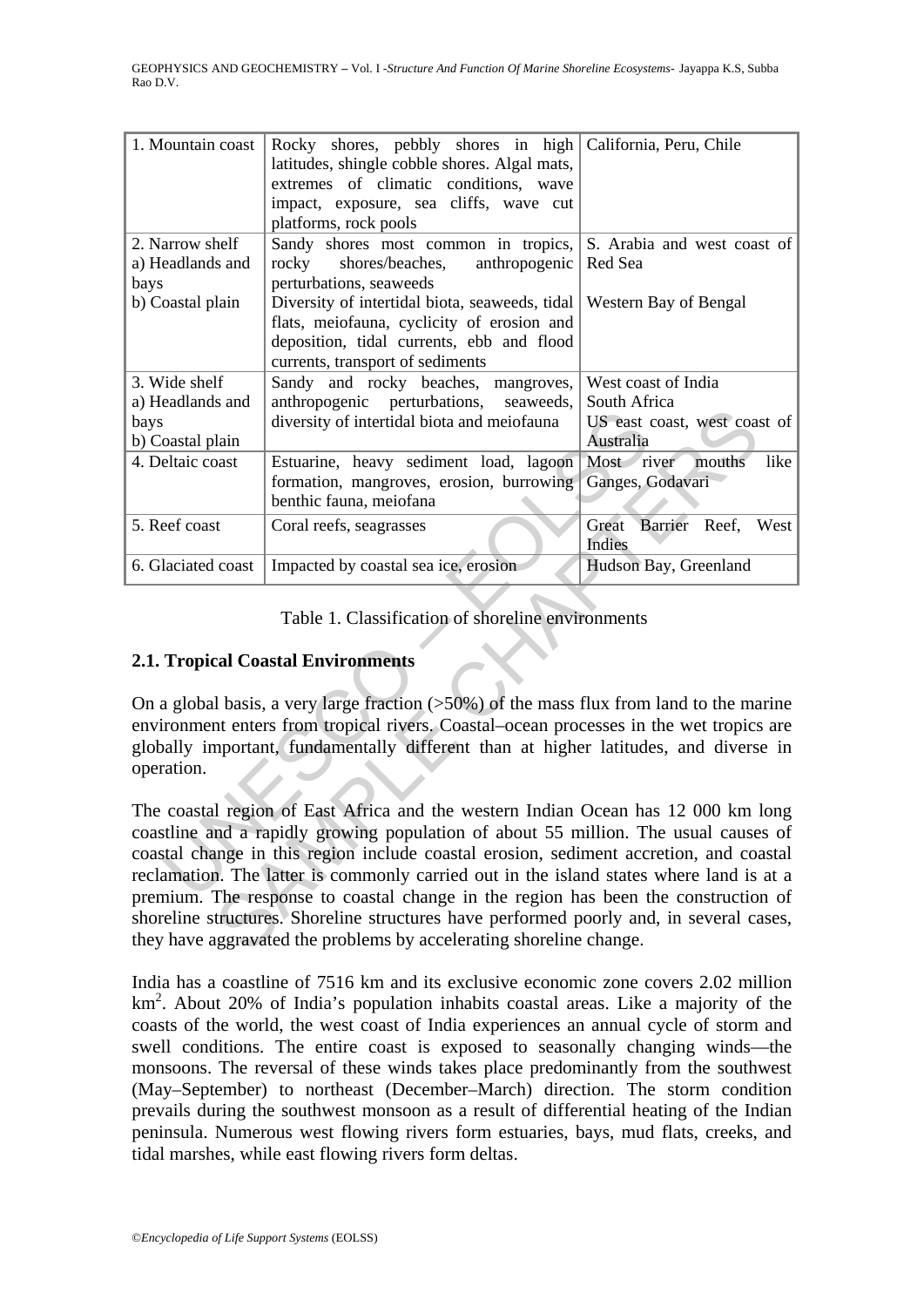Most of the beaches on the west coast of India exhibit cyclic episodes of erosion and accretion in response to the monsoon and fair weather seasons. Unique to the central part of the Kerala coast is the appearance of mud banks in the nearshore regions during the southwest monsoon. Beaches of south Karnataka are long, narrow, and straight with spectacular spits, whereas in north Karnataka they are mainly the crescent-shaped pocket type lying between rocky headlands. In contrast, the presence of rock outcrops and small offshore islands are common along the coast of Gao. The shoreline of Maharashtra is very irregular and associated with features like cliffs, notches, promontories, sea caves, embayments, submerged shoals, and offshore islands. The northern part is known for exceptionally wide and thick mud flats. These flats are associated with muddy beaches and high tidal range, >3m. The coast between Ratnagiri and Vengurla is narrow, hilly, highly dissected with transverse ridges, which extend as promontories into the Arabian Sea.

## **2.1.1. Mangroves**

montories into the Arabian Sea.<br>
1. Mangroves<br>
ween 30<sup>°</sup>N and 30<sup>°</sup>S latitudes mangroves or mangals occur. These<br>
intophyte species of which 20% are in the Atlantic and the rest in the<br>
ronesia. Six genera *Rhizophora*, Sometion and 30 Statistics and the set in the Arabian Sea.<br>
See into the Arabian Sea.<br>
See into the Arabian Sea.<br>
Sinte and 30°S latitudes mangroves or mangals occur. These comprise of alternative species of which 20% are Between 30<sup>°</sup>N and 30<sup>°</sup>S latitudes mangroves or mangals occur. These comprise of about 60 halophyte species of which 20% are in the Atlantic and the rest in Southeast Asia and Micronesia. Six genera *Rhizophora, Avicennia, Excoecaria, Sonneratia, Languncularia,* and *Conocarpus* are dominant. In mangals there is more aerial biomass than underwater. The leaves that fall contribute to 95% of the organic matter that enters the detritus cycle. Besides supporting a variety of heterotrophs including fish, crustaceans, birds, small mammals, and invertebrates, mangals act as nursery areas for commercially important shrimp. They also act as a buffer zone between the land and the sea, and offer protection to the coast from natural disasters such as storms. Due to human activities such as reclamation for aquaculture, agriculture, or development, mangrove habitats are lost; for example 25% are lost due to urbanization in India and 40–70% are lost due to prawn and shrimp culture in Kenya (Table 2).

| Region                 | Total ha in thousands | $\lfloor$ Loss |
|------------------------|-----------------------|----------------|
| Indonesian archipelago | 4250                  | 45%            |
| South Sulawesi         | 100                   | 100%           |
| Malaysia               | 641                   | 12%            |
| Thailand               | 360                   | 50%            |
| India                  | 665                   | 25%            |
| African countries      | 198 373               | $40-$          |
|                        |                       | 70%            |

Table 2. Status of mangroves (modified from IOC, 1997, Workshop Report no. 131) Mangroves efficiently retain dissolved inorganic nutrients such as nitrate, ammonium, and phosphate with inconspicuous effect on seagrass.

## **2.1.2. Corals**

Shallow, clear waters with normal salinity are a natural habitat for coral since these conditions determine the phenomenon of photosynthesis and set the tolerance limit for living coral. Rapid sedimentation from rivers and sea waves has a deleterious effect on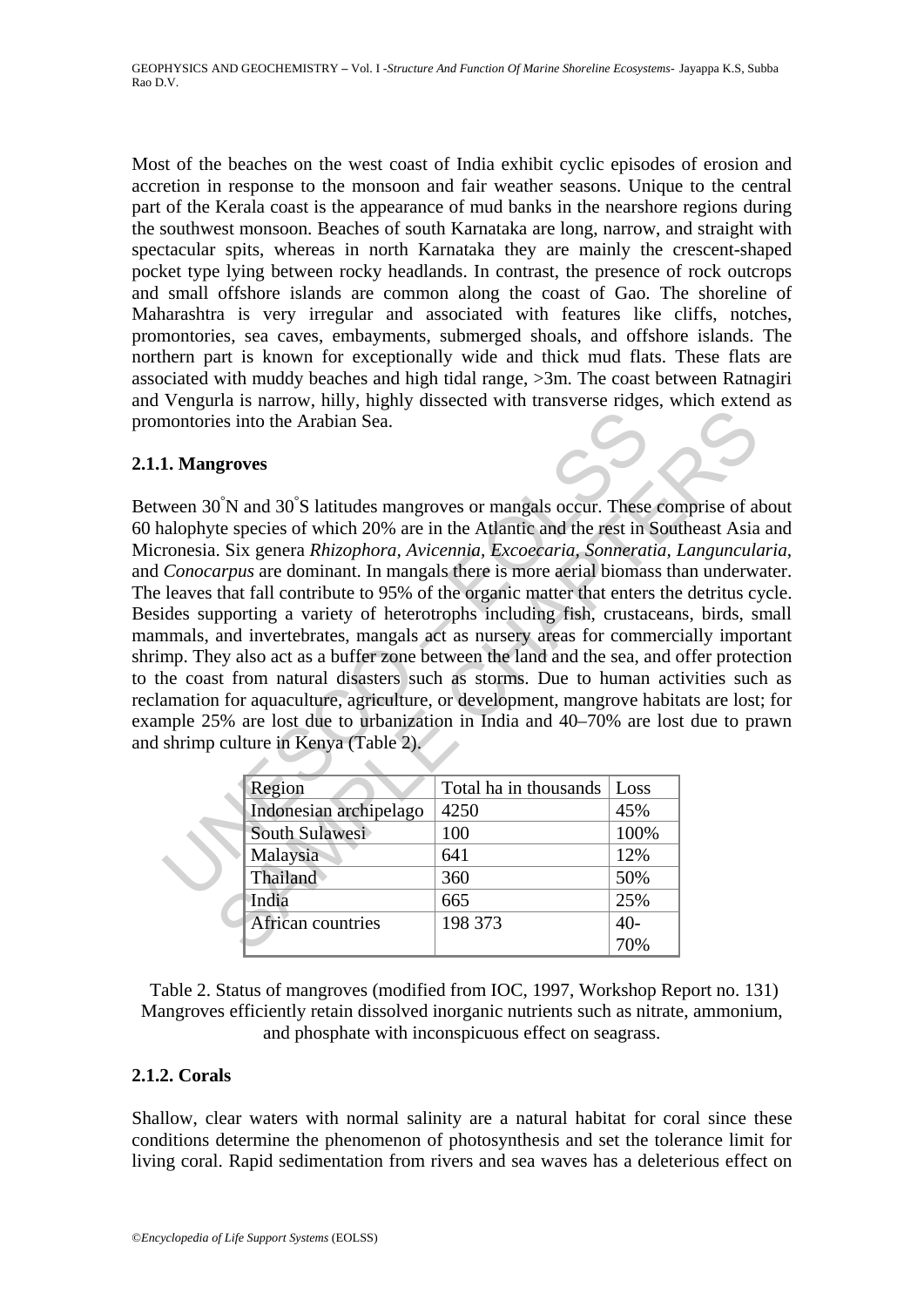the survival of coral. It is for this reason that stretches of tropical coasts are devoid of coral reefs.

Coral reefs cover  $\sim$  2 x 10<sup>6</sup> km<sup>2</sup> worldwide and are mostly located between 3<sup>°</sup>N and 30<sup>°</sup>S. However, they are best developed in the Indo-Pacific province. There are 9000 species of corals and a majority of them are hard with skeletons made of calcium carbonate. The hard corals form fringing reefs along the shorelines of continents and the South Pacific Islands, Hawaii and the Caribbean, and barrier reefs in the Indo-Pacific and Australia. Corals grow extremely slowly and harbor symbiotic photosynthetic algae—the zooxanthellae. They offer shelter to diverse biota belonging to most taxonomic groups. Marine fish reach their greatest diversity in the coral reef ecosystem. Coral reef communities dominated by zooxanthellae deplete 35% of the algal biomass measured as chlorophyll, 15% particulate organic carbon, and 23% particulate phosphorus. That sponges, tunicates, bivalves, and hard corals remove only <20% of particulate carbon suggests soft corals were the primary sink of suspended particulate carbon.

ges, tunicates, bivalves, and hard corals remove only <20% of<br>gests soft corals were the primary sink of suspended particulate ca<br>ides starfish and fishes—the main predators on corals—oil slip<br>ing of garbage, sediment loa inicates, bivalves, and hard corals remove only <20% of particulate can<br>inicates, bivalves, and hard corals remove only <20% of particulate can<br>fit corals were the primary sink of suspended particulate carbon.<br>arfish and f Besides starfish and fishes—the main predators on corals—oil slicks, heavy metals, dumping of garbage, sediment load that reduces light essential for algal photosynthesis, blast fishing with dynamite, over use of resources, anchoring, speed boat traffic, and discarded ghost nets devastate corals. Approximately 10% of corals are seriously degraded and nearly 30% may decline in the next 20 years. For example between 1986 and 1991, 50% of Philippine coral reefs were destroyed due to dynamite blasting and they are most seriously degraded due to the large deposition of mud in the Gulf of Kachchh, India. Globally coral reefs are at risk; 80% in Southeast Asia, 66% in Caribbean waters and in the United States off Florida, Hawaii, and Puerto Rico. Besides viral diseases, changes in sea level, storms, hurricanes, floods, and unusual high temperatures associated with El-Nino-Southern-Oscillation (ENSO), also have a serious impact on coral reefs.

## **2.2. Mid- and High-latitudinal Coasts**

Cohesive shorelines have been described on a number of mid- and high-latitudinal marine coasts and they are particularly significant in the Great Lakes where they make up about 40% of the shoreline of the lower lakes (Lake Ontario, Lake Erie, and southern halves of Huron and Michigan) in Canada and the United States. Steep, sub-aerial cliffs (slope 45° ), narrow beaches (<10m) with thin sediment cover and a steep concave nearshore profile characterize these shorelines. Recent damage due to the flooding and erosion of cliffs has led to a major study of all aspects of flooding and erosion of cohesive shorelines. These coasts are developed in Quaternary and Holocene sediments, including glacial till. Erosion and recession rates are often 0.5 to 1.0 m/yr., and, in places, exceeding 1.5 m. The distribution of wave energy is a main control of cliff recession, which in turn supplies most of the sediment to the littoral system. Sediment availability for beach building has a negative correlation with shoreline recession, indicating that recession is generally lower where there is more sediment available to form a protective beach. Another factor influencing shoreline recession is isostatic adjustment in the Great Lakes, which has occurred over the last 14 000 years following deglaciation.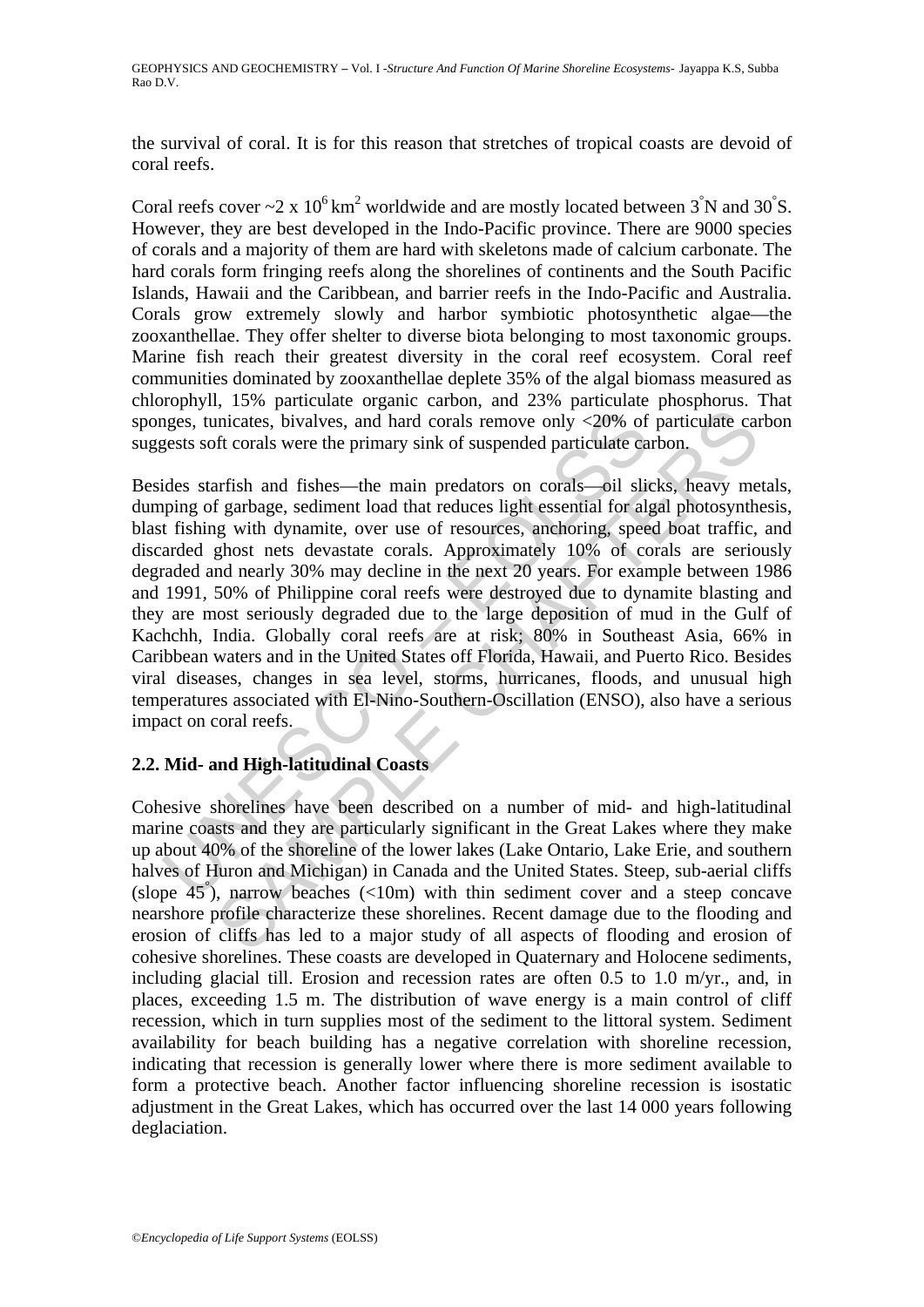## **3. Coastal Depositional Features**

Coastal depositional features include beaches, spits, bars, deltas, barrier beaches, barrier islands, beach ridges, organic reefs, coastal lagoons, mud flats, tidal marshes, and salt marshes.

## **3.1. Beaches**

A beach is a widespread coastal feature that extends between the uppermost limit of wave action and the low tide mark. Some beaches are narrow and steep while others are broad and flat. As shown in Figure 1 a beach may be classified into backshore, foreshore, and a part of the nearshore zone. The nature of a beach, whether narrow or wide and steep or gently sloping, depends on grain size, wave length, and wave steepness. Beaches comprise a wide range of sediment composition.

 They may be classified into two broad groups as sandy beaches and non-sandy beaches. Sandy beaches are most common and consist of rounded and well-sorted grains in which quartz and feldspar, the two more resistant minerals, dominate. Non-sandy beaches are of several types. They include the uncommon muddy beaches, the more common shingle cobble beaches, and biogenic beaches. Muddy beaches are associated with the seaward margin of deltaic sediment.

press. Beaches comprise a wide range of sediment composition.<br>
Expansion and a most common and consist of rounded and we<br>
dy beaches are most common and consist of rounded and we<br>
che quartz and feldspar, the two more resi Beaches comprise a wide range of sediment composition.<br>
Beaches comprise a wide range of sediment composition.<br>
be classified into two broad groups as sandy beaches and non-sandy beaches are most common and consist of roun They develop in an environment of low wave and current energy where coastal erosion has exposed the former deltaic material. Shingle and cobble beaches result from the erosion of bedrock or of stony glacial drift. Pebble beaches are more common in higher latitudes than in the tropics where sandy beaches are a rule. The former is associated with high-energy wave environment and the latter with a swell environment. The Lebanese coast—measuring 225km—consists 61% of sandy beaches and 14% of gravel and pebbly beaches. Carbonate bedrocks cover the remaining 25% of the coast, where sea cliffs are frequent.



Figure 1. Terminologies used to describe beach and nearshore profiles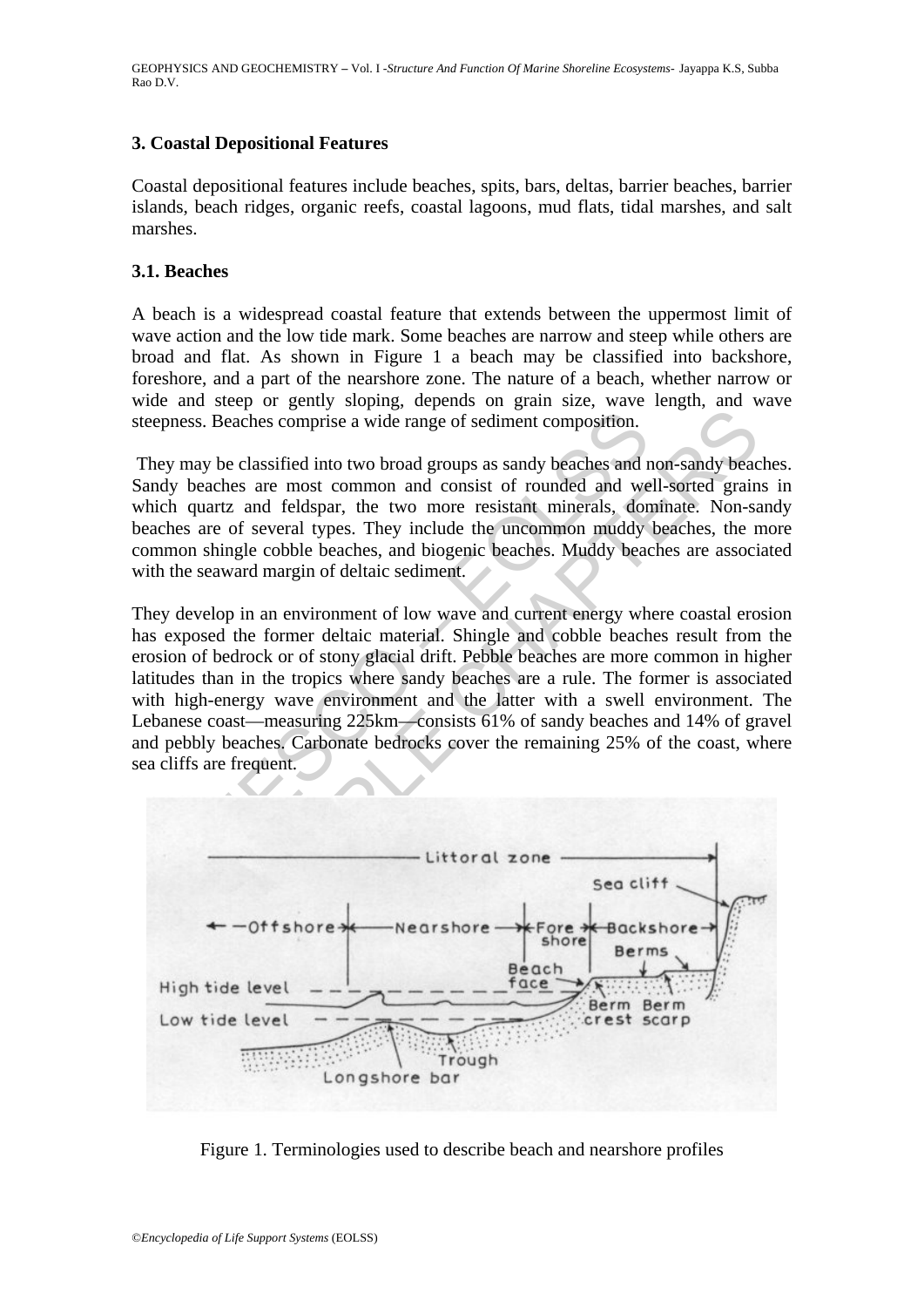-

- -

## TO ACCESS ALL THE **22 PAGES** OF THIS CHAPTER, Visit: [http://www.eolss.net/Eolss-sampleAllChapter.aspx](https://www.eolss.net/ebooklib/sc_cart.aspx?File=E6-16-02-06)

#### **Bibliography**

Achituv Y. and Dubinsky Z. (1990). Evolution and zoogeography of coral reefs. *Coral Reefs, Ecosystems of the World.* **25**, pp 1–9, Ch. 1. Amsterdam: Elsevier. [The total area covered by coral reefs in the world is given.]

Carter R.W.G. (1988). *Coastal Environments*, 617 pp. London: Academic Press. [The rate of erosion in the coastal track due to dredging is estimated.]

Field J.G. and Griffiths C.L. (1991). Littoral and sublittoral ecosystems of southern Africa. *Intertidal and Littoral Ecosystems*. *Ecosystems of the World 24* (eds. A.C. Matheison and P.H. Nienhuis). Amsterdam: Elsevier. 564 pp. [Zonation of meiofauna depends on oxygenation of beaches.]

e World. 25, pp 1–9, Ch. 1. Amsterdam: Elsevier. [The total area covered by con-1<br>
ern.]<br>
Yern R.W.G. (1988). *Coastal Environments*, 617 pp. London: Academic Press.<br>
noastal track due to dredging is estimated.]<br>
U.S.c. an **25.** pp 1–9, Ch. 1. Amsterdam: Elsevier. [The total area covered by coral reels fin the v<br>**25.** pp 1–9, Ch. 1. Amsterdam: Elsevier. [The total area covered by coral reels fin the v<br>3. (1988). *Coastal Environments*, 617 Good J.W. and Ridlington S.S. (1992). *Coastal Natural Hazards: Science, Engineering, and Public Policy.* 162 pp. USA: Oregon State University. [The main issues like earthquake, tsunami, landslides, and coastal processes and hazards associated with the Oregon, Washington, and California coasts are discussed.]

Grigg R.W. and Birkeland C. (1997). *Status of Coral Reefs in the Pacific*. Hawaii University, Manoa, Sea Grant College Program. [An estimation of coral degradation is made.]

International Oceanographic Commission (IOC). (1997). Workshop Report No. 131, GOOS Coastal Module Planning Workshop Report, UNESCO, Paris. [The estimated world mangrove area is between 15 and 30 million ha and 12 to 100% of them are threatened as shown in Table 2.]

Lasserre P. (1992). *Marine Biodiversity, Sustainable Development and Global Change*. Coastal Systems Studies and Sustainable Development. pp. 38–55. UNESCO reports. [It is estimated that by the year 2100, growth of human population within 50 km from the sea will be 8 billion.]

Mann K.H. (1982). *Ecology of Coastal Waters*, 322 pp. Oxford: Blackwell. [The percentage of organic matter contributed by mangroves to the detritus cycle is mentioned.]

Miller A.W. and Ambrose R.F. (2000). Sampling patchy distributions: comparison of sampling designs in rocky intertidal habitats. *Marine Ecology Prog*ress *Series.* **196**: 1–14. [It is stated that usage of random stratified quadrates yields estimates of the fauna and flora of rocky shores closer to known values.]

Myers N., Mittermeier R.A., Mittermeier C.G., da Fopnseca G.A.B., and Kent J. (2000). Biodiversity hotspots for conservation priorities. *Nature* **403**: 853–858. [25 biodiversity hotspots are identified on the land surface.]

Russell G. (1991). Vertical distribution. *Intertidal and Littoral Ecosystems. Ecosystems of the World 24.* (eds. A.C. Matheison and P.H. Nienhuis). Ch. 4. pp. 43–65. Amsterdam: Elsevier, 564 pp. [The Stephenson–Lewis approach recognizes the species composition in the topmost layer compared to the Scandinavian approach of recognition of the "litus line" at the lower limit of the supralittoral zone of rocky shores.]

Schramm W. (1991). Chemical characteristics of marine littoral ecosystems. *Intertidal and Littoral Ecosystems. Ecosystems of the World 24* (eds. A.C. Matheison and P.H. Nienhuis)*.* Amsterdam: Elsevier. 564 pp. [Primary production by macrophytes in the kelp beds is indicated.]